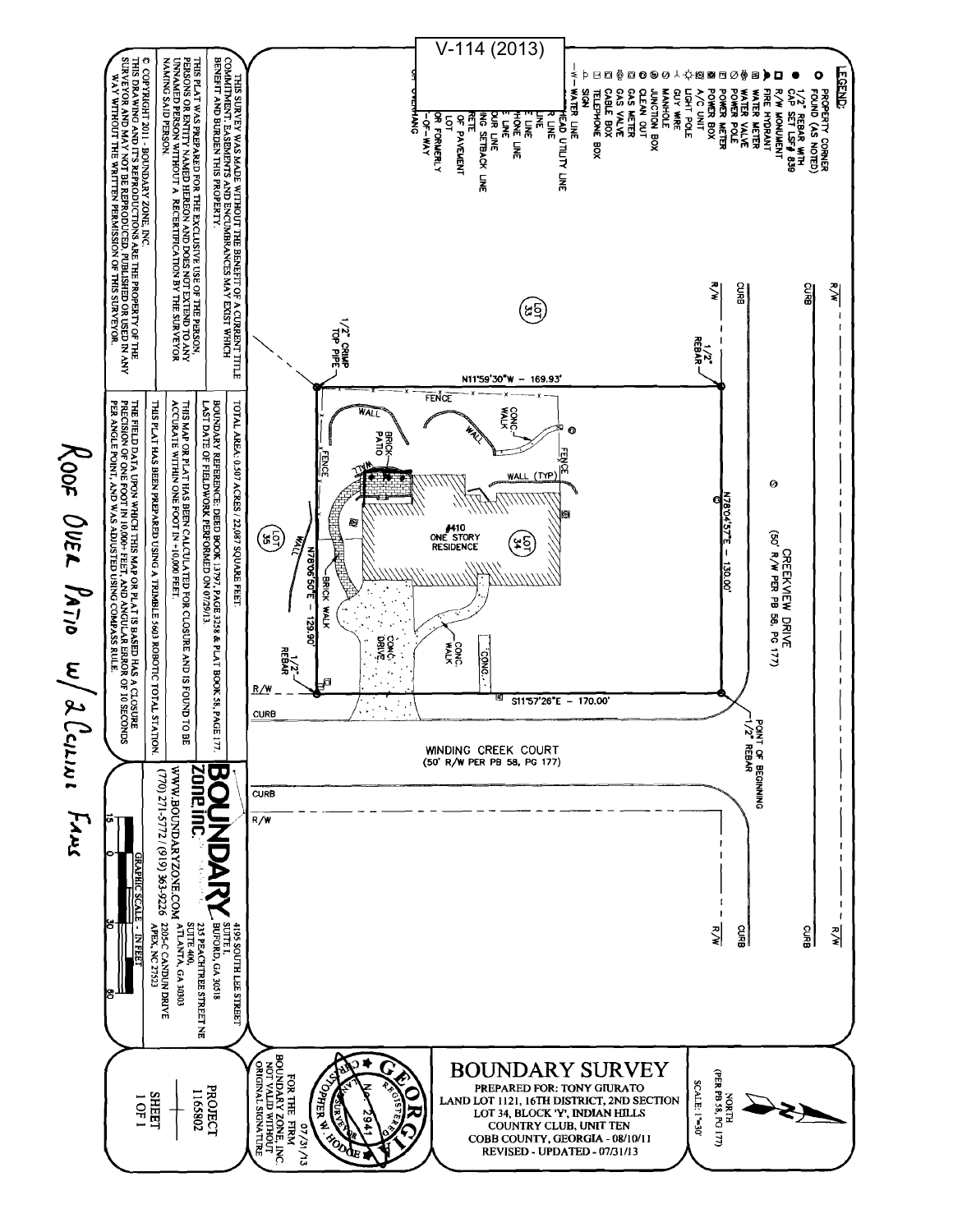| APPLICANT:                                 | Anthony J. Giurato |                                            | PETITION No.:                                                | $V-114$              |
|--------------------------------------------|--------------------|--------------------------------------------|--------------------------------------------------------------|----------------------|
| PHONE:                                     | 770-693-6776       |                                            | DATE OF HEARING:                                             | 10-09-13             |
| REPRESENTATIVE: Anthony J. Giurato         |                    |                                            | PRESENT ZONING:                                              | $R-20$               |
| PHONE:                                     |                    | 770-693-6776                               | LAND LOT(S):                                                 | 1121                 |
| TITLEHOLDEE                                | Giurato            | Anthony J. Giurato and Susan G.            | <b>DISTRICT:</b>                                             | $\frac{1}{\sqrt{2}}$ |
|                                            |                    | PROPERTY LOCATION: On the southwest corner | SIZE OF TRACT:                                               | $0.51$ acre          |
| of Winding Creek Place and Creekview Drive |                    |                                            | <b>COMIMISSION DISTRICT:</b>                                 |                      |
| (410 Winding Creek Place).                 |                    |                                            |                                                              |                      |
| TYPE OF VARI                               | <b>IANCE:</b>      |                                            | Waive the rear setback from the required 35 feet to 19 feet. |                      |

**OPPOSITION: No. OPPOSED \_\_\_\_\_\_ PETITION No. \_\_\_\_\_ SPOKESMAN \_\_\_\_\_\_\_\_\_\_\_\_\_\_\_\_\_\_\_** SPOKESMAN \_PETITION No. OPPOSITION: No. OPPOSED

**BOARD OF APPEALS DECISION BOARD OF APPEALS DECISION**

**APPROVED \_\_\_\_\_ MOTION BY \_\_\_\_\_\_\_\_\_\_ MOTION BY** APPROVED

**REJECTED \_\_\_\_\_ SECONDED \_\_\_\_\_\_\_\_\_\_ SECONDED** REJECTED

**HELD \_\_\_\_\_ CARRIED \_\_\_\_\_ CARRIED** HELD\_

STIPULATIONS: **STIPULATIONS:** 

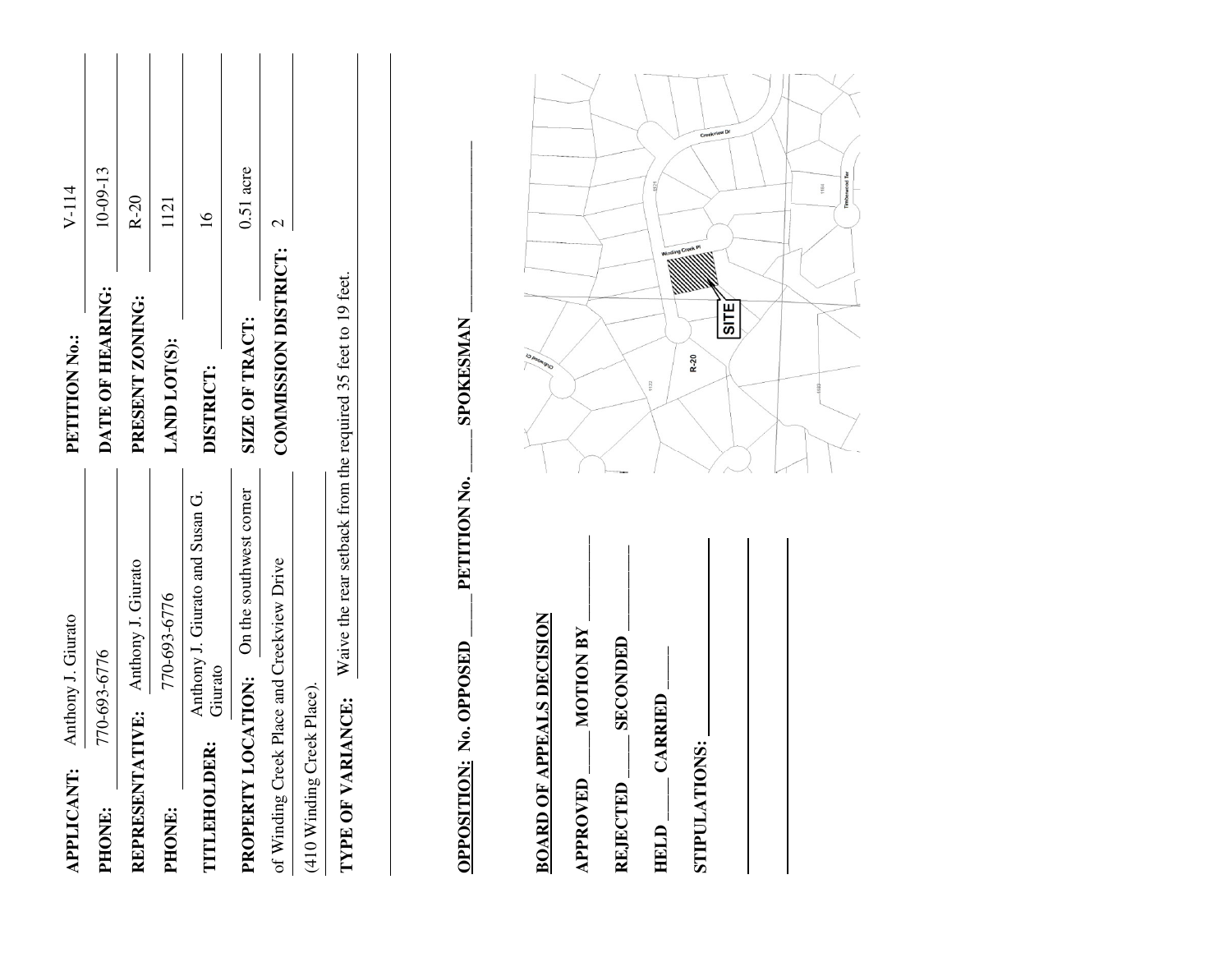\*\*\*\*\*\*\*\*\*\*\*\*\*\*\*\*\*\*\*\*\*\*\*\*\*\*\*\*\*\*\*\*\*\*\*\*\*\*\*\*\*\*\*\*\*\*\*\*\*\*\*\*\*\*\*\*\*\*\*\*\*\*\*\*\*\*\*\*\*\*\*\*\*\*\*\*\*\*\*\*\*\*

## **COMMENTS COMMENTS**

**TRAFFIC:** This request will not have an adverse impact on the transportation network. **TRAFFIC:** This request will not have an adverse impact on the transportation network.

## **DEVELOPMENT & INSPECTIONS:** No comment.

**SITE PLAN REVIEW:** If this variance request is approved, a subdivision plat revision must be recorded prior to the issuance of the certificate of occupancy showing all improvements on the lot and referencing the variance case in the standard plat revision note. The surveyor must submit the plat to referencing the variance case in the standard plat revision note. The surveyor must submit the plat to the Site Plan Review Section, Community Development Agency for review and approval prior to SITE PLAN REVIEW: If this variance request is approved, a subdivision plat revision must be recorded prior to the issuance of the certificate of occupancy showing all improvements on the lot and the Site Plan Review Section, Community Development Agency for review and approval prior to recording. Call 770-528-2147. recording. Call 770-528-2147.

**STORMWATER MANAGEMENT:** No adverse stormwater management impacts are anticipated. STORMWATER MANAGEMENT: No adverse stormwater management impacts are anticipated. Roof addition will be located over existing masonry patio. Roof addition will be located over existing masonry patio.

**HISTORIC PRESERVATION:** After examining Civil War trench maps, Cobb County historic property surveys, county maps, and various other resources, staff has no comments regarding the property surveys, county maps, and various other resources, staff has no comments regarding the HISTORIC PRESERVATION: After examining Civil War trench maps, Cobb County historic impact or treatment of historic and/or archaeological resources. impact or treatment of historic and/or archaeological resources.

**DESIGN GUIDELINES:** No comment. DESIGN GUIDELINES: No comment.

## **CEMETERY PRESERVATION:** No comment. CEMETERY PRESERVATION: No comment.

**WATER:** No conflict. WATER: No conflict.

**SEWER:** No conflict. SEWER: No conflict.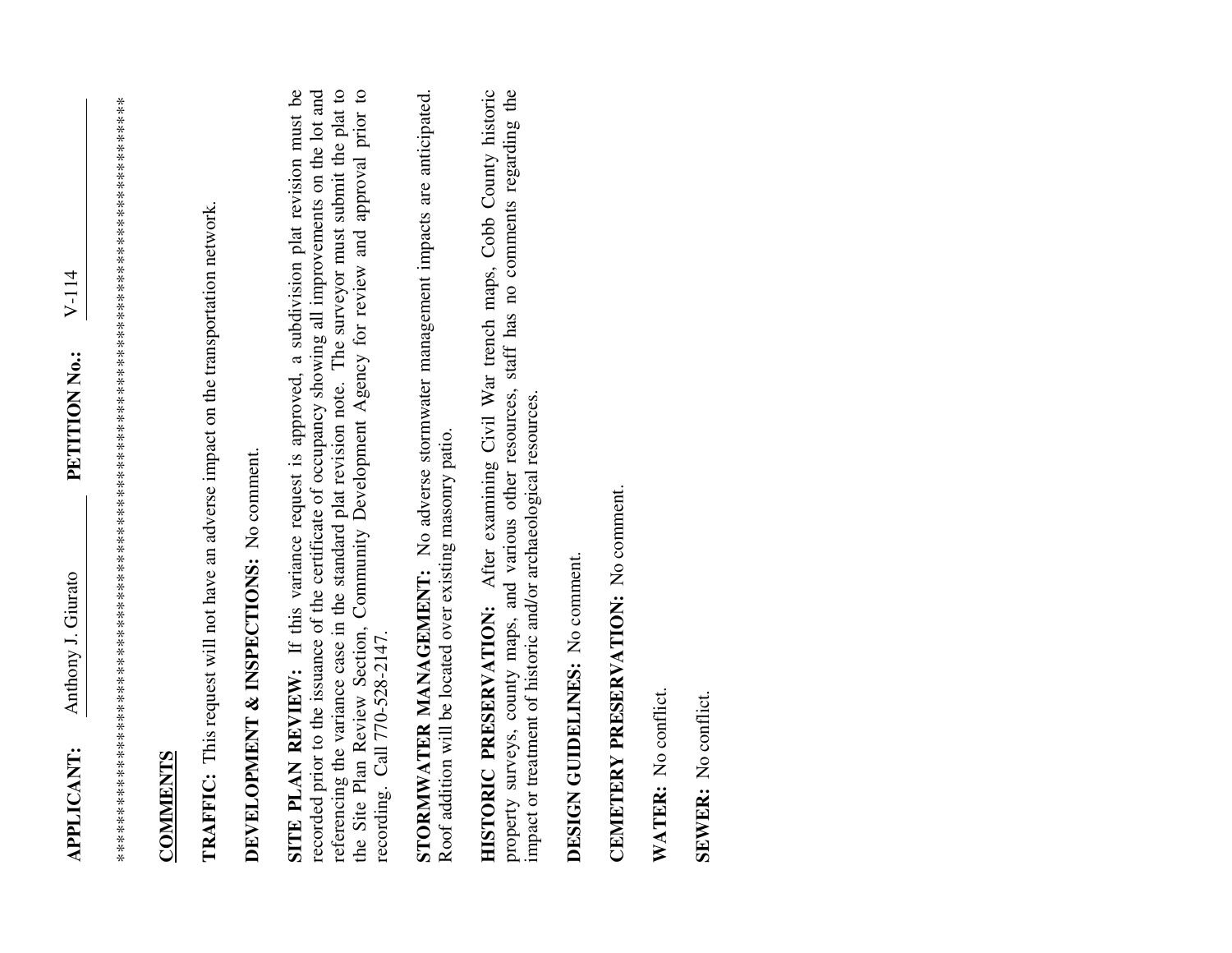FIRE DEPARTMENT: After analyzing the information presented for a Preliminary Review, the Cobb County Fire Marshal's Office is confident that all other items can be addressed during the Plan Review Stage.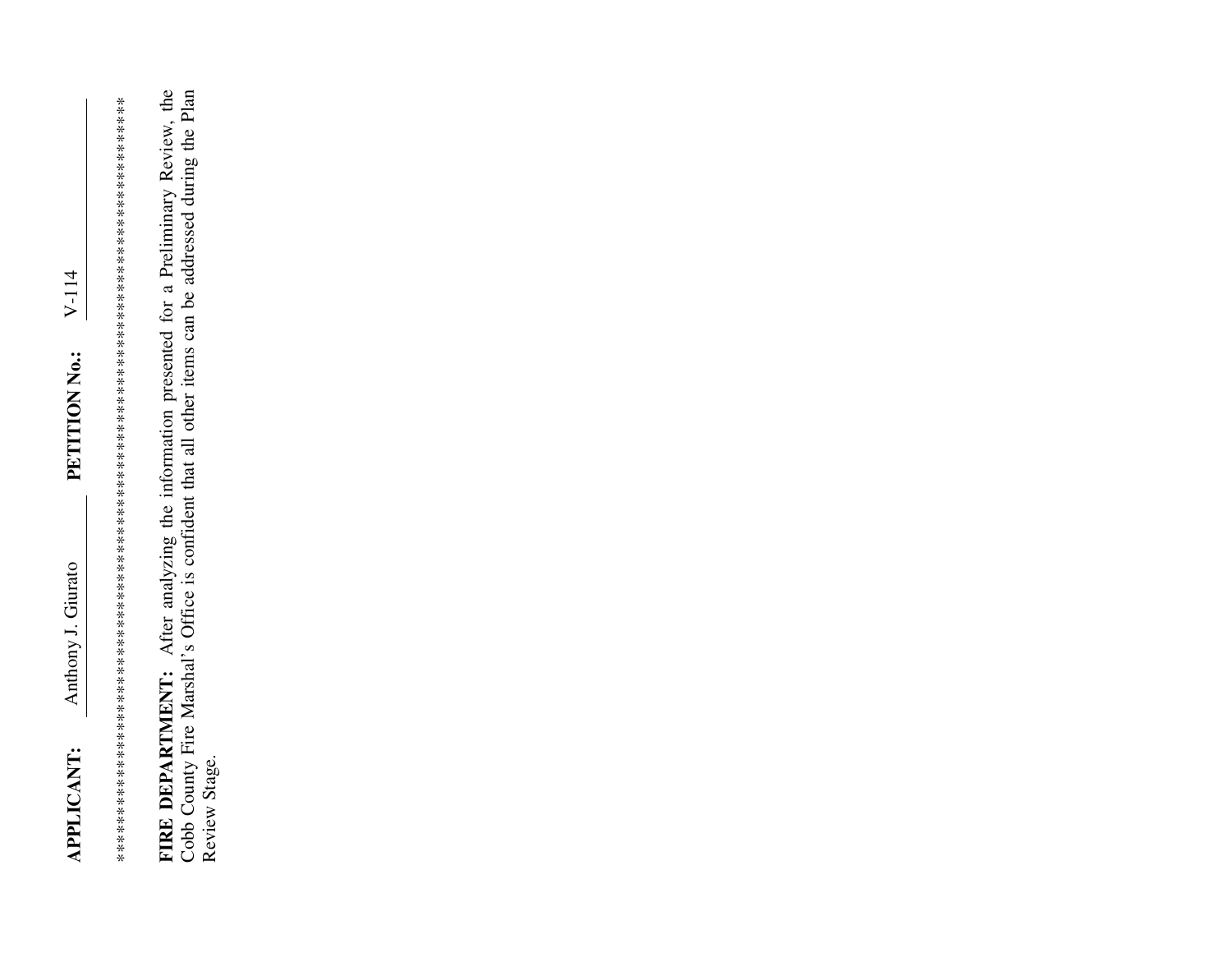

**V-114**